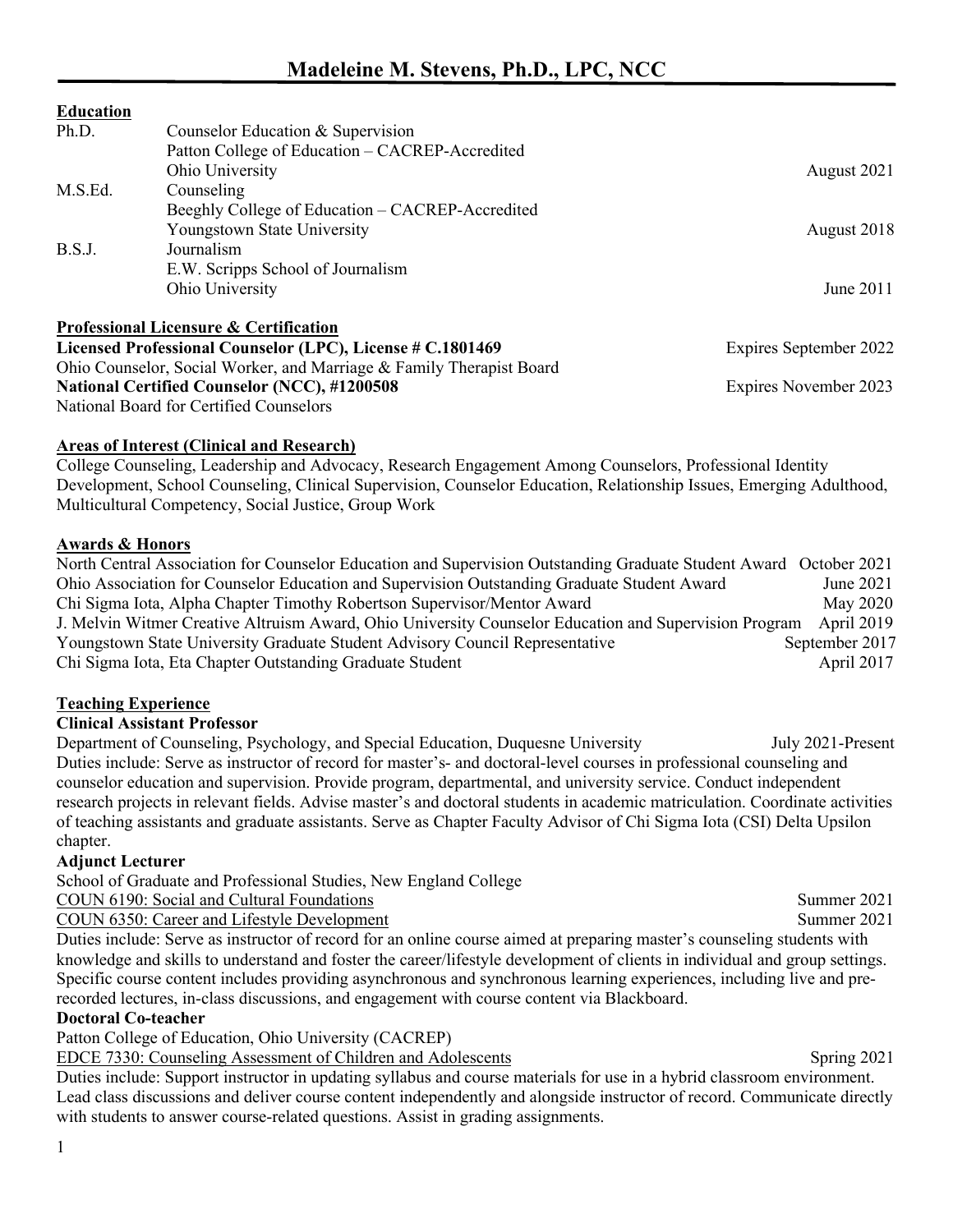#### EDCE 7245: Counseling Children and Adolescents Fall 2020

Duties included: Assisted instructor in course planning and syllabus preparation in a hybrid environment. Led classroom discussion and experiential activities. Coordinated student presentations during synchronous class meetings. Provided guidance regarding assignments during asynchronous coursework. Prepared assessments and graded assignments as needed.

#### EDCE 6620: Diagnosis and Treatment Planning Spring 2020

Duties included: Collaborated with instructor of record to create lesson plans and conduct classes. Supported instructor in transitioning course to online-only delivery during COVID-19 pandemic. Proctored quizzes and exams. Graded assignments and provide feedback directly to students. Facilitated classroom discussion and experiential activities. Worked directly with students to answer questions and support mastery of content.

EDCE 7620: Legal and Ethical Aspects of CounselingFall 2019

Duties included: Worked with previous instructors and instructor of record to review and revise previous course syllabi and assist instructor of record in developing assignments per 2016 CACREP standards. Developed grading rubrics for all assignments. Created advocacy assignment to promote leadership at the master's level. Prepared reading quizzes and arrange discussion panels of current clinicians and counseling professionals to occur during class. Planned and conducted lessons on advocacy, communication technology and counseling, and documentation and records. Coordinated guest speakers and panelists on relevant course topics.

EDCE 7705: Rational Emotive Behavior Therapy WorkshopSummer 2019

Duties included: Developed and taught section of workshop dedicated to using rational emotive behavior therapy in couples counseling setting. Assisted instructor of record in preparation for and execution of workshop. EDCE 6920: Master's-Level Clinical PracticumSpring 2019

Duties included: Led didactic and discussion-based lessons regarding clinical information-gathering and note-taking; getting the most out of supervision; engagement in professional advocacy; case conceptualizing; goal-setting; and other clinical and professional development topics. Assisted instructor of record in reviewing journals, weekly hours logs, goal setting assignments, and case conceptualization assignments.

#### **Supervision Experience**

#### **Adjunct Faculty/University Supervisor**

Counseling@Northwestern, Northwestern University (CACREP)

COUN 486-6, 486-7, 486-8: Supervised Practicum in Counseling Spring 2020-Fall 2021

Duties include: Provide synchronous weekly university supervision via Zoom to practicum students using psychodynamic supervision model. Facilitate development of reflective practitioners through leading class discussions and providing oneon-one feedback to students. Ensure adherence to CACREP standards for professional practice. Work directly with program faculty to support gatekeeping practices. Support students through client consultation, teaching of clinical skills, and encouragement of self-care practices.

#### **Student Supervisor**

Patton College of Education, Ohio University (CACREP)

EDCE 7700: Solutions-Focused Brief Therapy Workshop Summer 2019

Duties included: Lead group of four master's-level students in practice and mastery of solutions-focused brief therapy skills. Review and score skills demonstration videos, post-workshop.

EDCE 6520: Group Counseling Spring 2019

Duties included: Co-lead five experiential group counseling sessions with eight master's students focused on personal growth and awareness-building. Provide clinical supervision to master's students based on their facilitation of group counseling.

EDCE 6550: Counseling Theories and Techniques Fall 2018

Duties included: Provided weekly clinical supervision to four master's students through reviewing videos, role-playing and disseminating resources. Conducted weekly evaluations of students as well as mid-term and final assessments to assist in determining potential need for remediation as well as readiness for clinical practicum work. Recorded supervision sessions and consulted with faculty and colleagues to provide adequate guidance to supervisees.

## **Publications**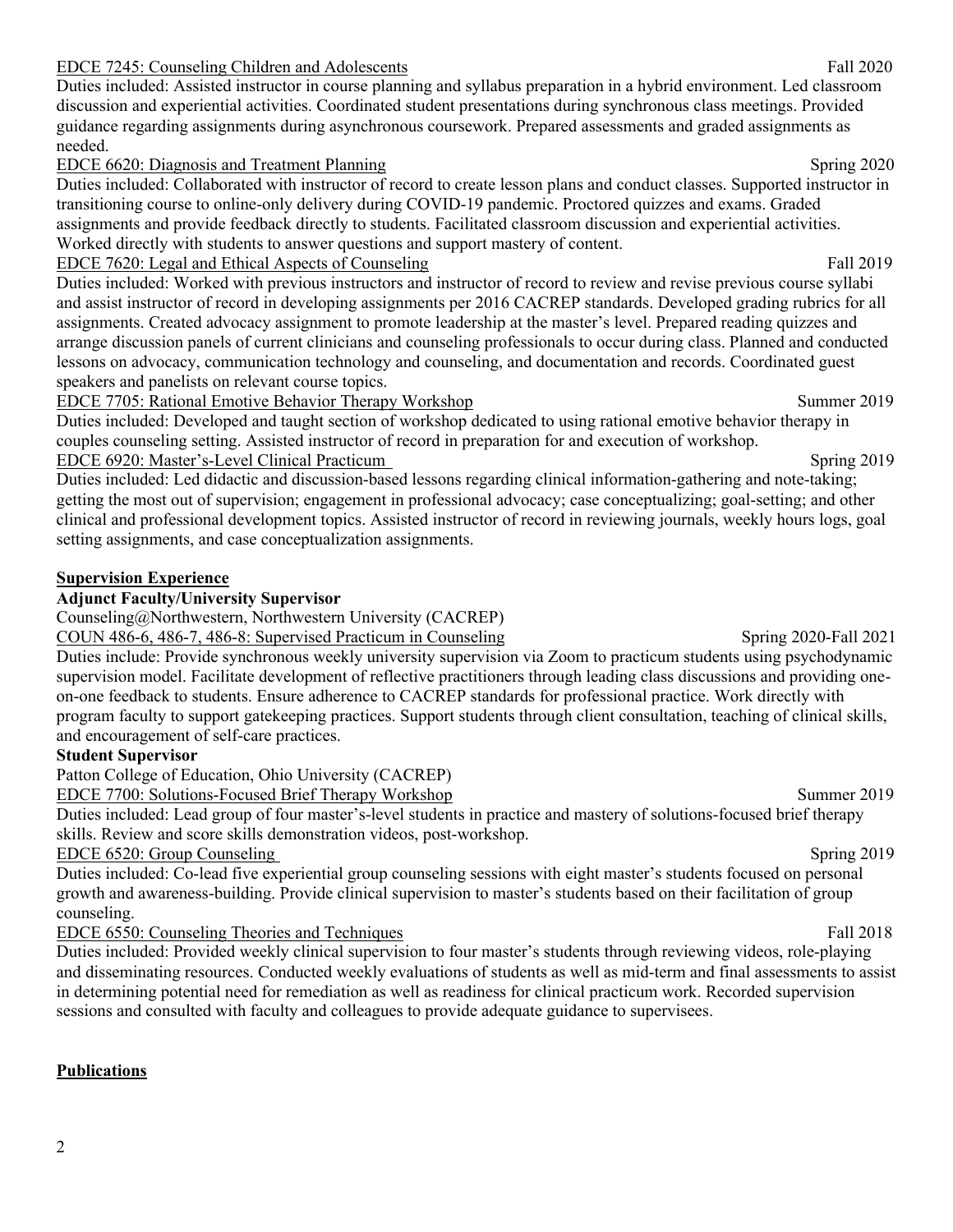- Savistky, D., **Stevens, M. M.,** & Yacoub, M. (2022). Supporting mental, emotional, and sexual eellness in emerging adults: A special commentary on college counseling for LGBTQ+ students. *Journal of Counseling Sexology & Sexual Wellness: Research, Practice, and Education.* (In press.)
- **Stevens, M. M.,** & Pillay, Y. (2022). Best practices for telesupervision: Promoting ethical, legal, and Eefective university and clinical supervision using technology. *Journal of Counselor Preparation and Supervision.* (In review.)
- **Stevens, M. M.,** Blanchard, R., & Harrichand, J. (2021). A collective reflection on research identity development. *Chi Sigma Iota Exemplar.*
- **Stevens, M. M.** (2021). Research identity among master's-level counseling students: Exploring research motivation, competencies, and advisory working alliance [Doctoral dissertation, Ohio University]. (Defense passed on March 26, 2021).
- Tapia-Fuselier, J. L., Rabess, A., Gay, J., Blanchard, R., Morton, F., Bowser, T., **Stevens, M.M.,** & Sapp, T. (2021). *COVID-19 Counselor Education and Supervision Resource List: A Joint Collaboration Between CSI and ACES*. Chi Sigma Iota International.
- Bhat, C. S., & **Stevens, M. M.** (2021). College and career readiness group interventions for early high school students. *Journal for Specialists in Group Work.* Doi:10.1080/01933922.2020.1856250
- **Stevens, M. M.,** Williams, A. E., & Dowd, S. (2020). Motivation, perceptions, and engagement related to participation in personal counseling among master's level counselors-in-training in Ohio. *Journal of Counselor Practice, 11*(1), 85-106. doi:10.22229/cou1112020
- **Stevens, M. M.** (June 26, 2019). Take care of each other: Your co-leader and you. *The Association for Specialists in Group Work Newsletter: The Group Worker.*
- Blanchard, R., & **Stevens, M. M.** (2021). Strengths-based approach. The *SAGE Encyclopedia of Multicultural Counseling, Social Justice, and Advocacy.* (In review for publication).
- Dari, T. & **Stevens, M. M.** (2021). A case for integrating cultural humility into leadership development in counseling. (In review for publication).
- **Stevens, M. M.,** & Foreman, T. (2020). Using Internal Family Systems Therapy in the college counseling setting. Ohio University (Manuscript stage).
- **Stevens, M. M.,** & Pillay, Y. (2020). Best practices for telesupervision: Promoting effective university and clinical supervision using technology. Ohio University (Manuscript stage).
- Savitsky, D., & **Stevens, M. M.** (2020). Exploring teletherapy training and attitudes for Midwestern college counselors. (Manuscript stage).
- **Stevens, M. M.** (2019). Promoting consultation through supervision in clinical counseling. Ohio University. (Manuscript stage).
- Dowd, S. E., Williams, A. E., & **Stevens, M. M.** (2019) The examination of the relationship between concussions and mental health issues in Division I college athletes. Youngstown State University. (Manuscript stage).

#### **Presentation Experience**

- **Stevens, M. M.,** & Ricciutti, N. (2021). *To research, or not to research? It's not even a question! Supporting scientistpractitioners in YSU's Department of Psychological Sciences and Counseling.* Youngstown State University Department of Psychological Sciences and Counseling Research Consortium, Virtual.
- **Stevens, M. M.,** & Nelson, T. M. (2021). *Talking telesupervision: Best practices and considerations.* North Central Association for Education and Supervision Graduate Student Committee Webinar Series, Virtual.
- Dari, T., **Stevens, M. M.,** & Heckman, L. (October 2020). *Incorporating cultural humility into the therapeutic relationship.* All-Ohio Counselors Conference, Virtual.
- Nice, M. L., & **Stevens, M. M.** (2020). *Incorporating emerging adulthood theory into your curriculum: Creative pedagogy and research.* North Atlantic Regional Association for Counselor Education and Supervision. (Accepted; Conference cancelled).
- Savitsky, D., **Stevens, M. M.,** & Koshel, W. (2020). *Body surveillance and countertransference: Preparing college counselors to manage over-identification.* North Central Association for Counselor Education and Supervision. (Accepted; Conference cancelled).
- **Stevens, M. M.,** & Dockery, G. (April 2020). *Supporting supervisees in engaging in personal counseling.* Chi Sigma Iota Ohio Conference, Kent State University, Virtual.
- **Stevens, M. M.,** Schroeder, K., Zhu, P., & Xiong, Y. (January 2020). *Join the group work conversation: Engage in research.* Association for Specialists in Group Work (ASGW) Conference, Poster Session, Dorado, Puerto Rico.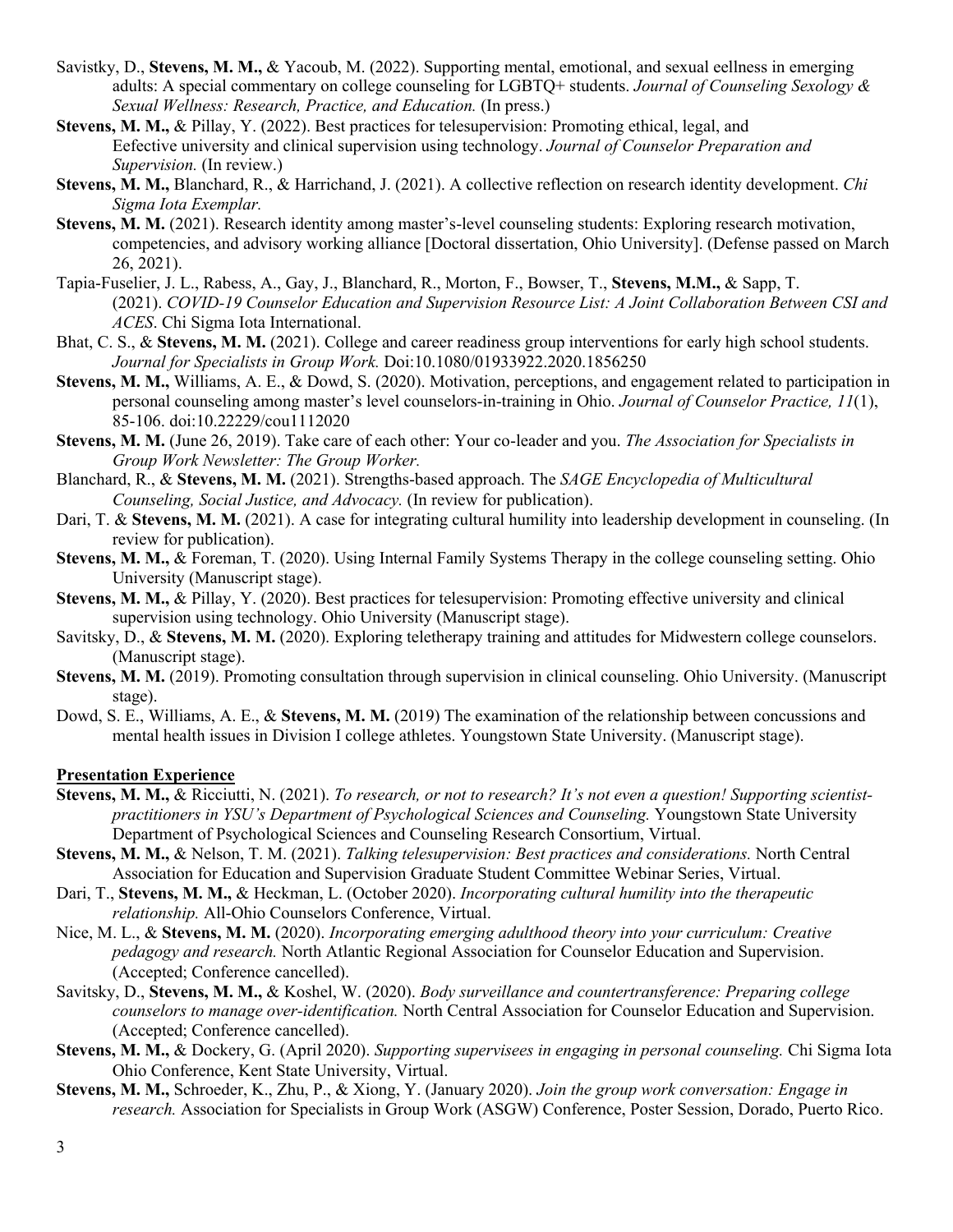4

Bhat, C. S., Vereen, L. G., Nice, M., & **Stevens, M. M.** (January 2020). Becoming a servant leader: Collaborating to nurture change. Association for Specialists in Group Work (ASGW) Conference, Pre-conference Learning Session, Dorado, Puerto Rico.

Schroeder, K., **Stevens, M. M.,** & Zhu, P. (October 2019). *Group work scholars wanted: How to join the conversation.*  Association for Counselor Education and Supervision (ACES) Conference, Learning Session, Seattle, Washington.

**Stevens, M. M.** (August 2019). *Airing out our experiences of working through the age gap: A roundtable discussion.* Association for Adult Development and Aging (AADA) Conference, Chicago, Illinois. (Accepted).

**Stevens, M. M.** (March 2019). *Motivation, perceptions, and engagement related to participation in personal counseling among master's-level counselors-in-training in Ohio.* Ohio Counseling Association (OCA) Spring Conference, Poster Session, Dublin, Ohio.

**Stevens, M. M.,** & Nardone, S. (2017). *Recognizing students in distress.* Members of Women's Panhellenic Association, Psychoeducation Training, John Carroll University.

**Stevens, M. M.,** Baker, S., Benson, M., Enlow, A., Howard, A., & Rodriguez, J. (October 2017). *Graduate Student Panel.* Ohio College Personnel Association (OCPA) Careers in Student Affairs Conference, Panelist, The University of Akron.

**Stevens, M. M.,** Pringle, K., Quotson, S., & Taylor, R. (September 2017). *Recognizing and helping students in distress.*  Residence Life Training, Youngstown State University.

**Stevens, M. M.,** & Baker, S. (August 2017). *Creating success by your standards.* Student Leadership Summit, Learning Session, Youngstown State University.

**Stevens, M. M.,** & O'Neill, J. (March 2016). *Generalized Anxiety Disorder.* Mental Health Advocacy Day presenter, Youngstown State University.

#### **Leadership and Service Experience**

#### **GrowSteady Consulting**

Assistant Conference Development Consultant January 2021-Present

Duties include: Support lead consultant in planning, coordination, and execution of the national Association for Specialists in Group Work (ASGW) 2022 conference. Work directly with ASGW conference planning committee to ensure smooth and timely production of conference, including volunteer coordination, communication with conference site representatives, conference session planning, and coordinating lodging, food, and transportation needs of conference attendees.

#### **Council for Accreditation of Counseling and Related Educational Programs (CACREP)**

Academic Review Specialist January 2022-Present

Duties include: Conduct detailed reviews of counselor education program self-studies and submit reports to the CACREP board, specifically regarding the following accreditation standards: Core Faculty, Core Curriculum, Supervisor Qualifications, Specialy Area Curriculum Standards, and Doctoral Standards

Initial Review Consultant August 2019-March 2020

Duties included: Perform initial review of counselor education programs from across the United States seeking accreditation or re-accreditation through CACREP. Work with CACREP representatives to ensure timely, confidential, and thorough review of programs' materials.

## **Chi Sigma Iota International Honor Society**

Chapter Faculty Advisor – Delta Upsilon Chapter, Duquesne University September 2021-Present Duties include: Provide mentorship and guidance to student leaders in Delta Upsilon chapter. Promote professional development among counseling students and membership of chapter.

Excellence in Counseling Research Grants Committee April 2021-Present

Duties include: Review research grant proposals. Support committee in coordinating proposal requirements. Develop initiatives to promote awareness of research grant availability among CSI members. Leadership Intern May 2020-April 2021

Duties included: Served on Leadership and Advocacy Committee and Publications Committee (editorial assistant of *The Exemplar*). Served as liaison between CSI Leadership Fellows and CSI Executive Council. Reviewed proposals as part of the Excellence in Counseling Research Grants Committee; reviewed submissions to Chapter Grants program. Past-President, Alpha Chapter – Ohio University May 2020-May 2021

Duties included: Support president and executive board in developing and coordinating chapter activities. Provide President April 2019-May 2020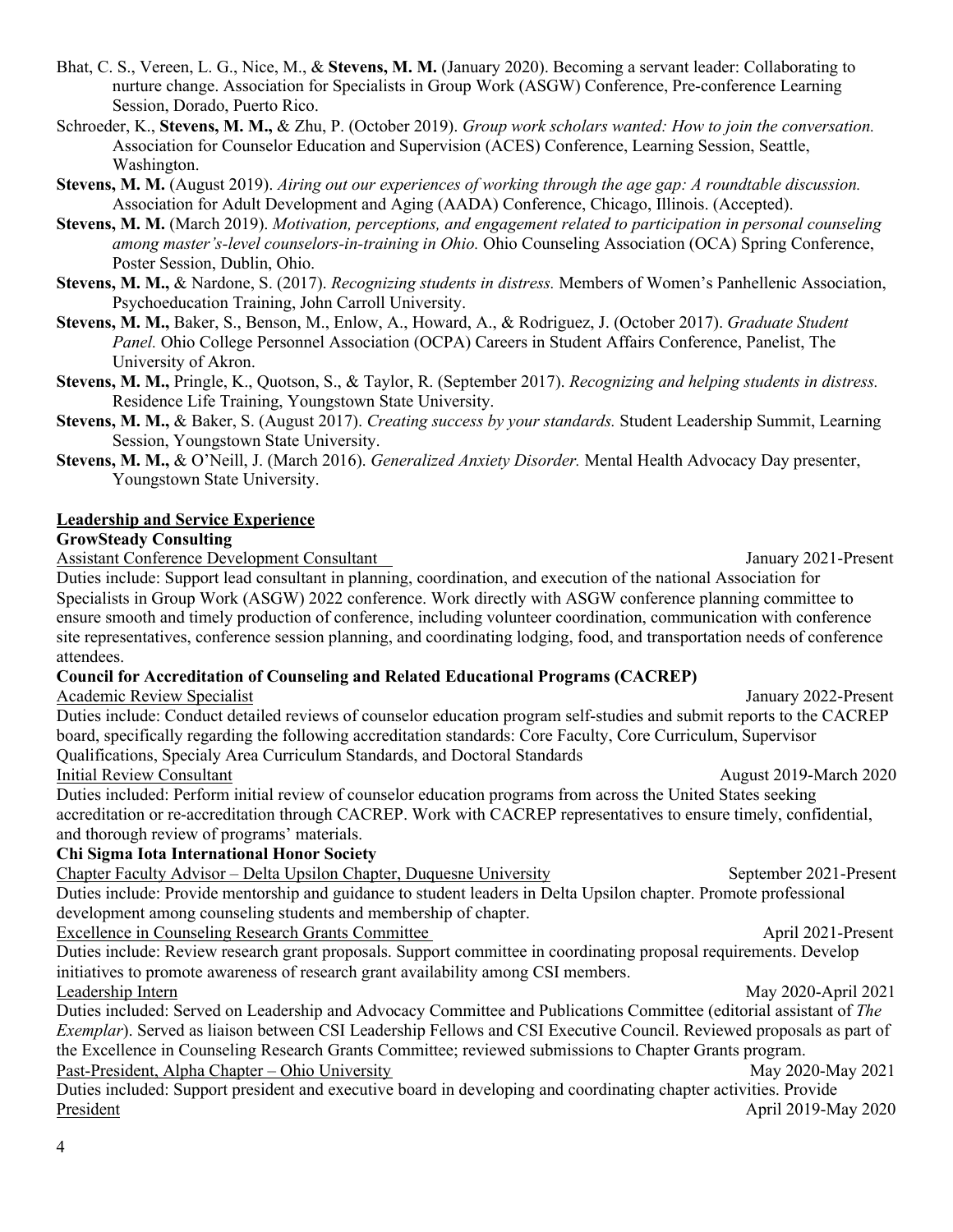Duties included: Worked with executive board, faculty advisor, and other parties of interest to develop and execute programming to support and enhance education of master's- and doctoral-level counselors. Served as Chair of the Executive Council. Presided at all meetings of the chapter. Appointed chairpersons and members of all committees. Completed the annual plan and annual report and submit to Chi Sigma Iota International. Facilitated general body meetings.

Member, Eta Chapter – Youngstown State University January 2016-August 2018

Duties included: Participated in professional and clinical development events. Developed, coordinated and executed safety outreach initiative, "Stay Safe on St. Patty's Day" in March 2016 to educate students on the dangers of substance abuse and provide resources to stay safe. Conducted group mediation in Cafaro House Residence Hall.

# **Association for Specialists in Group Work (ASGW)**

Research Committee Member November 2018-Present

Duties include: Work with committee co-chairs and members of the committee to review and evaluate research grant proposals as well as develop communication material to support research grant application process**.** Support the development of a research mentorship program in order to contribute to research and leadership in the field of group work.

# **North Atlantic Association for Counselor Education and Supervision (NARACES)**

# Chair, Research Grants Committee January 2022-Present

Duties include: Coordinate annual call for proposals for NARACES Research Grants and lead committee in conducting reviews and communicating with grantees. Work directly with NARACES executive board to coordinate grants process. **Pennsylvania Counseling Association Government Relations Committee (PCA GRC)**

Committee Member December 2021-Present Duties include: Support committee chair in advancing government relations activities which advance the counseling profession within the state of Pennsylvania, such as coordinating Legislative Advocacy Day, joining the American Counseling Association Interstate Compact, and communicating with Pennsylvania counselors.

# **Ohio Counseling Association Government Relations Committee (OCA GRC)**

Committee Member, Co-Editor of Newsletter; Southeast Ohio OCA (SEOCA) Liaison February 2019-Present Duties include: Develop committee's first quarterly newsletter. Communicate with general body about news and events from OCA as well as regional and national news. Support leadership of SEOCA in organizational initiatives.

# **North Central Association for Counselor Education and Supervision (NCACES)**

## Graduate Student Committee Member **January 2019-August 2021**

Duties included: Work with committee and graduate student representatives of NCACES/ACES to promote graduate student participation in counselor education and supervision. Assist in development of student organizations within ACES. Communicate concerns and needs of graduate students to organizational leadership.

## **Student Affairs Leadership Support Association (SALSA) – Youngstown State University** President August 2016-May 2018

## Duties included: Led executive board of six other graduate students in counseling program to develop and maintain mission, goals and vision for organization which include providing professional and personal growth opportunities to student affairs and college counseling students**.** Conducted trainings, mediation and outreach presentations on campus. Spearheaded creation and execution of on- and off-campus presentation opportunities and trainings for members as well as seek out and coordinate attendance at regional, state and national conferences**.** Worked with fundraising chair, university staff and community resources to create and execute organization's fundraising initiatives**.** Sought and executed opportunities within Ohio to promote university's counseling program**.** Coordinated social events for membership and provide mentorship to new students in program.

# **Clinical Experience**

# **Navigate Counseling – Cuyahoga Falls, Ohio**

# Counselor (Telehealth) February 2021-Present

Duties include: Provide individual mental health counseling, including diagnosis and treatment planning, to adult clients using telehealth services. Utilize TherapyNotes for electronic medical record documentation.

# **Counseling and Psychological Services – Ohio University**

# Graduate Assistant/Counselor August 2018-April 2021

Duties included: Provide individual mental health counseling to undergraduate and graduate students. Co-facilitate group counseling for DBT, ACT, process, and sexual assault support groups. Conduct intake sessions and make appropriate referrals when necessary. Provide crisis intervention services and suicide assessments. Utilize multicultural competency to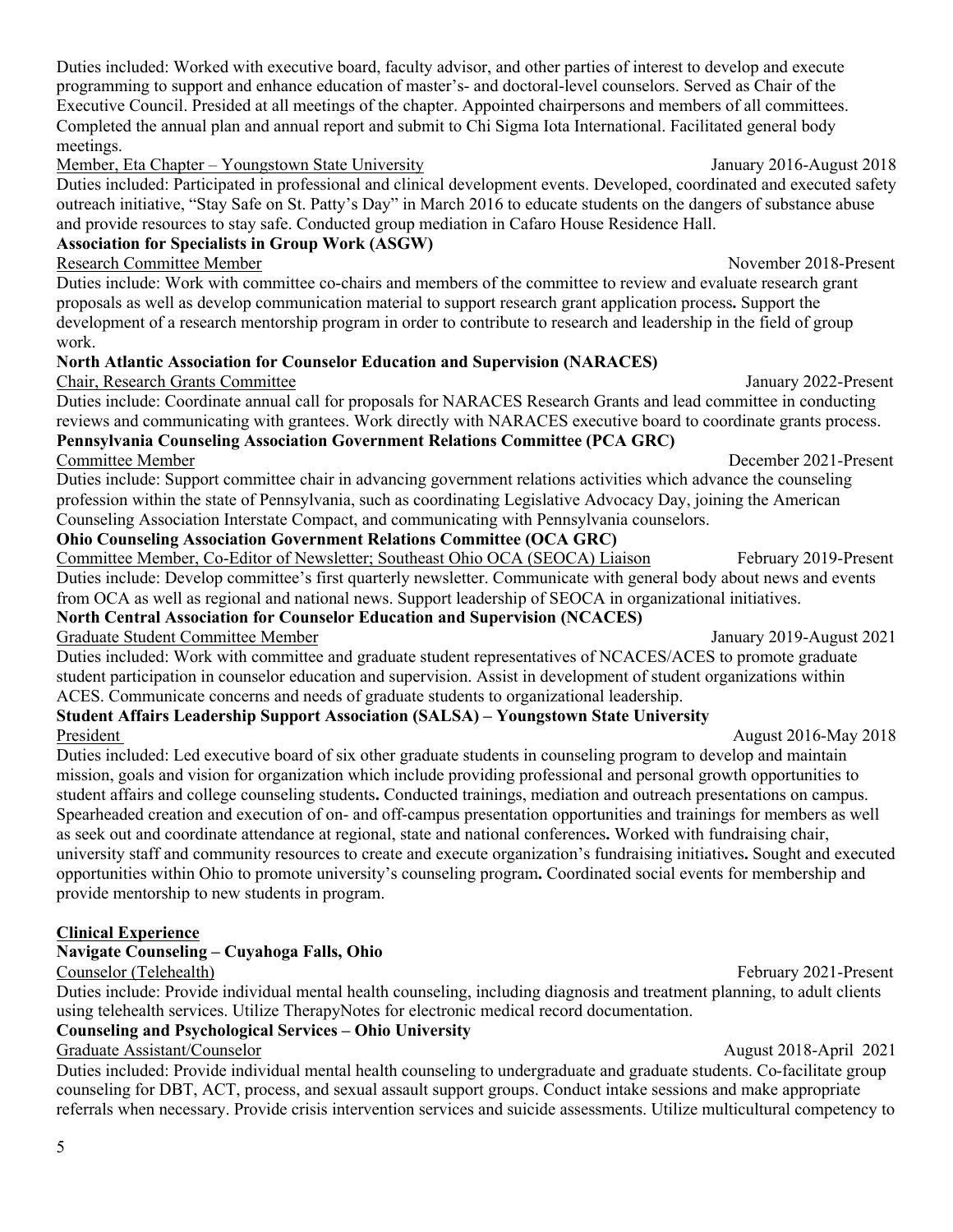provide holistic treatment to clients. Conduct brief screening and feedback sessions with students who violate alcohol and other drug policies on campus, using the BASICS program.

## **Domestic Violence Intervention Program – Edna Brooks Foundation**

## Counselor May 2019-March 2020

Duties included: Co-facilitated group counseling for court-mandated clients. Conducted individual diagnostic and abuse assessment sessions as well as goal-setting and review sessions. Conducted termination and discharge sessions and work with women and children's shelter staff to coordinate client progress. Executed mandated reporting duties as needed.

## **The Willow Center – Toledo, Ohio**

Counselor (Telehealth) October 2020-Feburary 2021

Duties included: Provided individual mental health counseling, including diagnosis and treatment services, to adolescent and adult clients using telehealth services via Simple Practice.

## **University Counseling Center – John Carroll University**

## Counselor Trainee August 2017-May 2018

Duties included: Diagnosed and treated mental and emotional disorders through individual mental health counseling for undergraduate and graduate students. Prepared and executed outreach presentations across campus, including International Student programs, Residence Life and Greek Life, as well as co-facilitate group workshops and bystander intervention trainings on behalf of the counseling center and the Violence Prevention and Action Center. Assessed for and coordinated psychiatric and community referral processes for students when necessary.

## **Current Professional Memberships**

American Counseling Association (ACA)

Ohio Counseling Association (OCA)

Pennsylvania Counseling Association (PCA)

Association for Specialists in Group Work (ASGW)

Association for Counselor Education and Supervision (ACES)

North Central Association for Counselor Education and Supervision (NCACES)

North Atlantic Association for Counselor Education and Supervision (NARACES)

Chi Sigma Iota (CSI), Alpha Chapter

## **Other Relevant Experience**

## **Beeghly College of Education – Youngstown State University**

Duties included: Worked directly with chair of Department of Counseling, School Psychology and Education Leadership as well as faculty and staff to support overall organization and daily functioning of university's largest graduate program. Promoted recruitment and enrollment efforts of counseling program by presenting information to undergraduate classes and assisting with recruitment events. Utilized university's Banner system to access students' transcripts in order to update records and provide progress reports to faculty and staff and adhering to confidentiality requirements. Assisted in development and execution of administrative processes to enhance productivity in departmental transitions.

**Williamson College of Business Administration – Youngstown State University**

Graduate Assistant, Center for Career Management, Office of Student Services January 2016-August 2017 Duties included: Reviewed and critiqued undergraduate and graduate student resumes and cover letters in NACElink as well as in one-on-one meetings with students. Conducted mock interviews and counseled students in career exploration and internship search processes. Worked directly in university's Banner system to review students' transcripts and evaluate eligibility to receive course credit for internships, ensuring to maintain confidentiality. Utilized PenguinLink to review and approve job postings for business majors. Contacted new employers to create partnerships and future internship opportunities for students. Worked directly with Dean of college, faculty and administrators to enhance internship program and services offered by Student Services office. Developed workshops and display materials to educate students about professional dress (i.e. "Dress for Success" event) as well as workshop to enhance students' presentation and public speaking skills. Assisted in planning and executing Meet the Employers Day, On-Campus Interview Days, the Professional Development Summit and other professional development events each semester. Worked with administrators to execute Student Orientation, Advisement and Registration sessions, College Credit Plus orientations and other recruitment and first-year student programs. Developed and maintained Facebook and Twitter accounts of Student Services Office. Created marketing materials (fliers, graphics, posters, etc.) to promote office's services and events via display in college of business and online. Supported office in interviewing and making

Graduate Assistant **August 2017**-August 2018